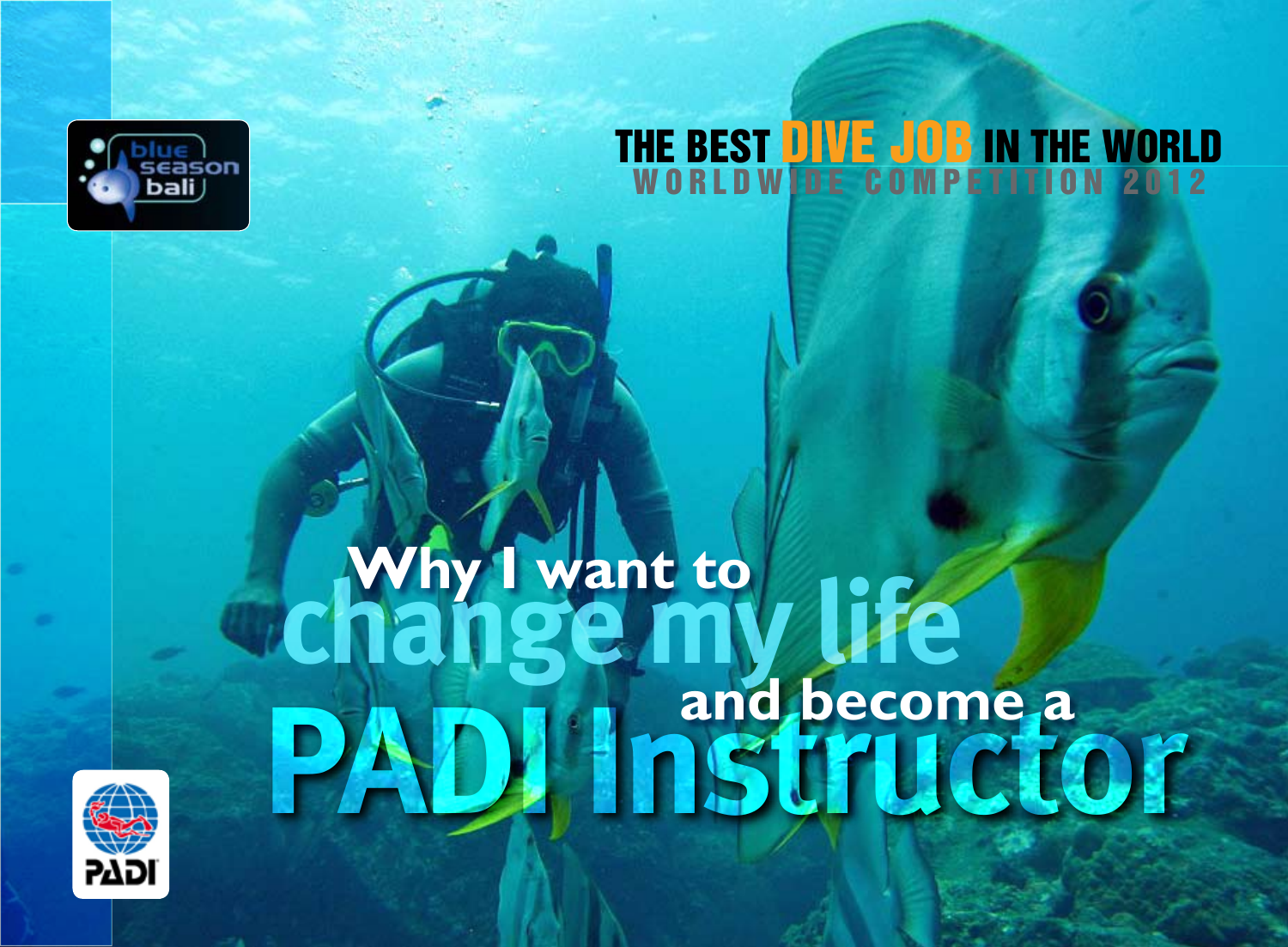#### THE BEST DIVE JOB IN THE WORL WORLDWIDE COMPETITION 2012

 I learnt swimming just to do diving, that's how motivating scuba diving is to me.

Face it! How many people do we know who is a Scuba Instructor? Just for the cool factor, anyone with a great sense of adventure will jump at the opportunity, to live in Bali and learn to do the best thing you wanted in your life. **there it! How many p**<br> **of adventure** will jum

> For me, scuba diving was something that started a bit late, I did not even know how to swim, I took up swimming to do diving, that's how motivated I became in the start of 2010. Two months of swimming classes and then I was ready for my Open Water Certification. That was followed by slow steps, to my ultimate career as a PADI MSDT. Apart from 'looking cool', there are a few more reasons why I want to change my life and become a PADI Instructor.





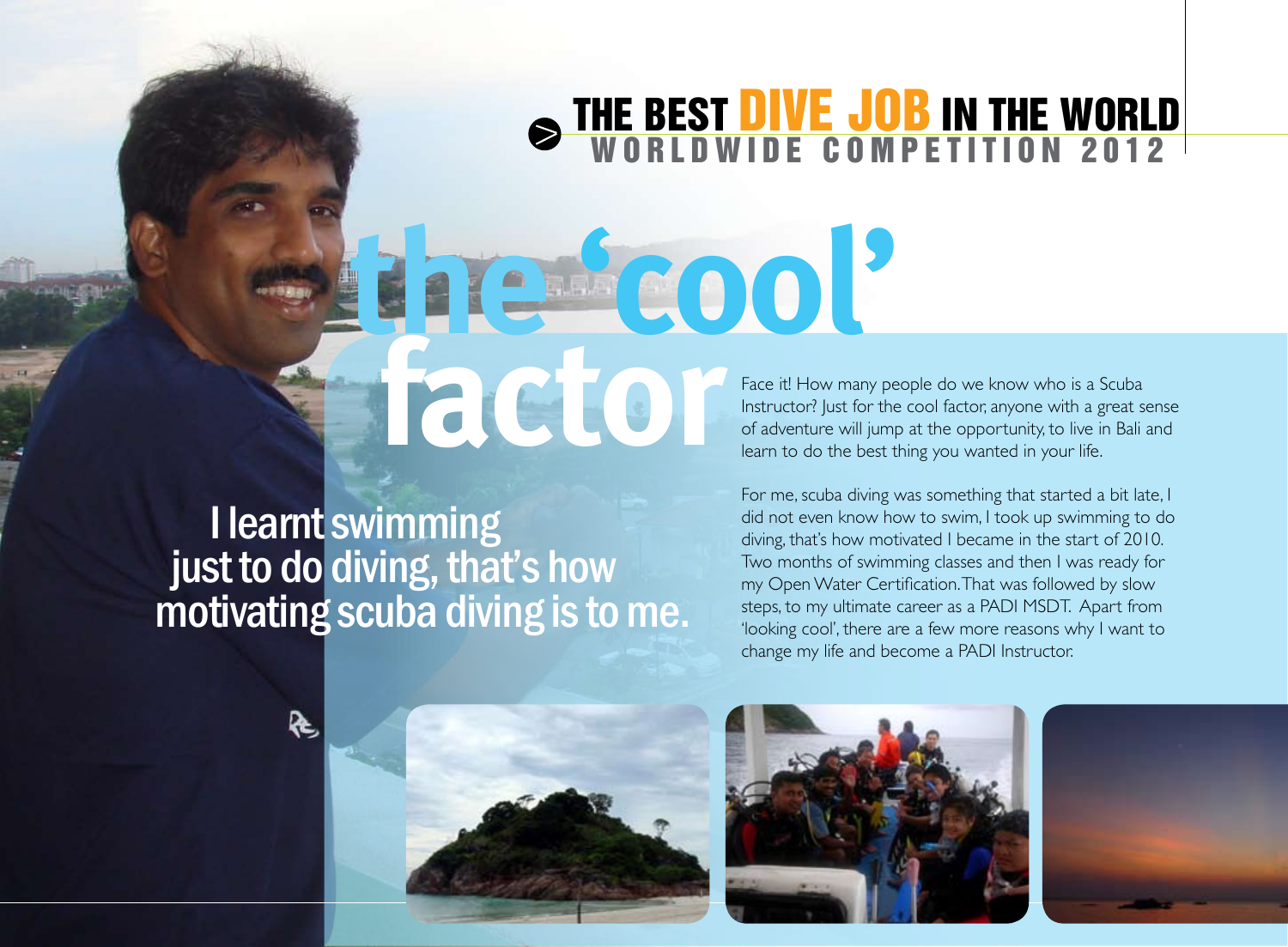# **to educate**

### More divers means more people with environmental awareness.

Education about the ocean world is of utmost importance, though most of us do not realize the enormity of our simple actions contributing to the climatic changes, it really does.

By becoming a PADI Instructor, I hope to educate others on environmental



preservation and also experience the joy at seeing people stepping out of their comfort zone, seeing fear changed to confidence.

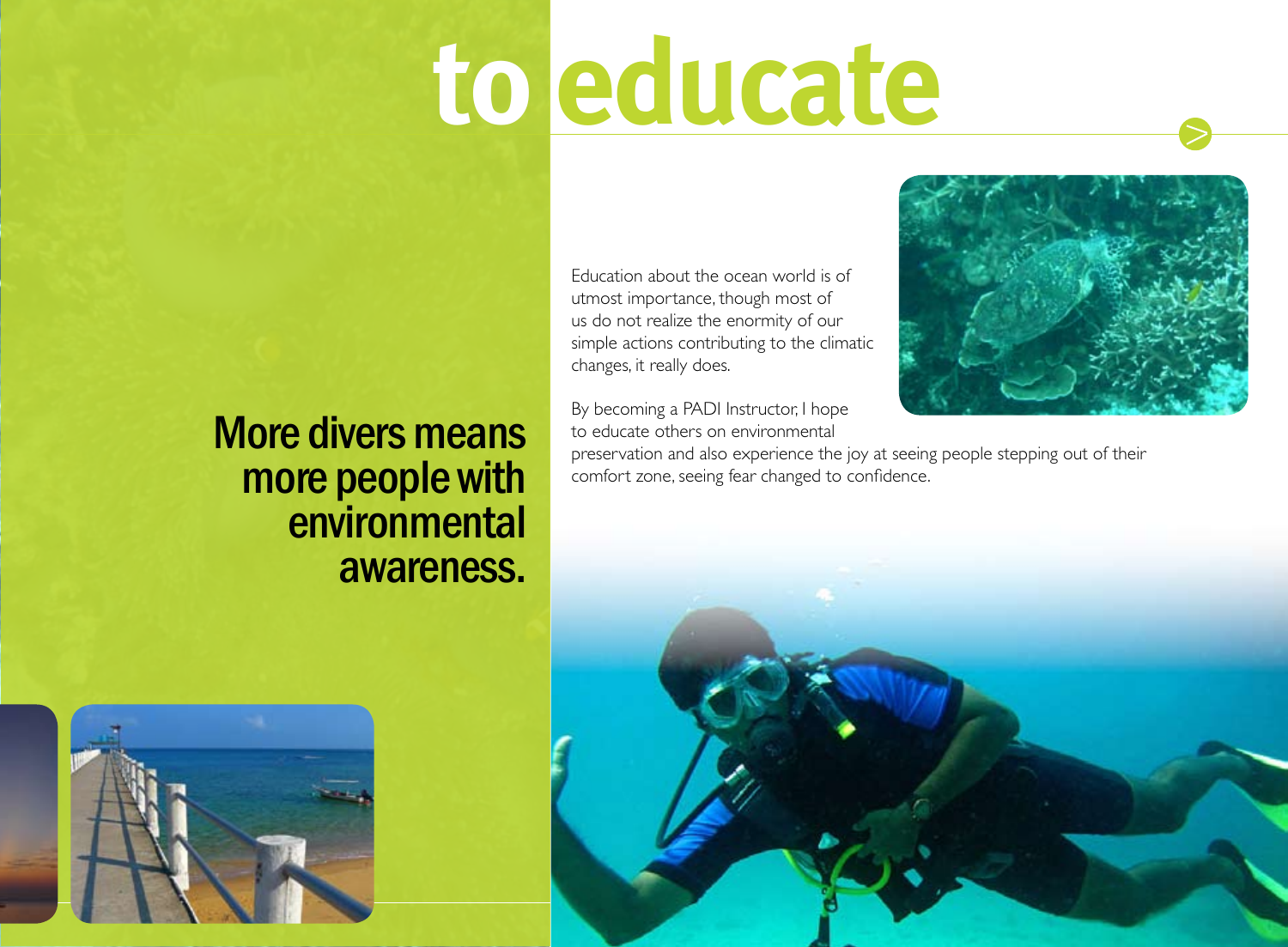### THE BEST DIVE JOB IN THE WORL W O R L D W I D E C O M P E T I T I O N 2 0 1 2  **to rediscover**

### my inner self through never-before experiences.

Out in the vastness of the ocean, you suddenly feel the greatness of nature. While out in the

real world, in the cities, we are so accustomed to being fascinated by man's creations, or the best innovations. Out there in the oceans, you see the beautiful things created by nature, and unseen by so many, and it brings you a step closer to your inner self.

Becoming an Instructor will go a long way in experiencing this more and at the same time help others to experience it too, by teaching diving.





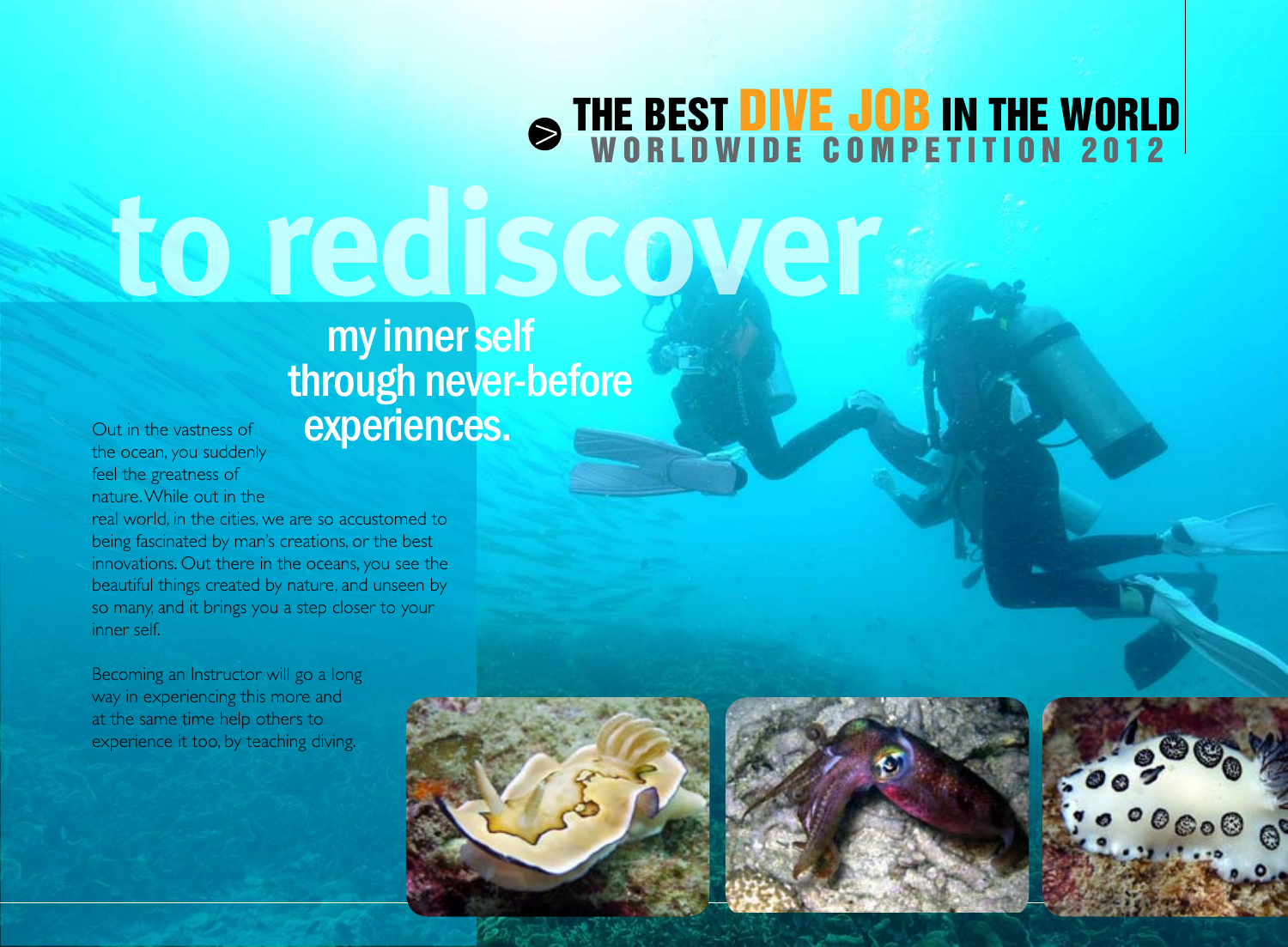## **to explore**

A very large part of the oceans is still relatively unexplored. With diving being now being very common to many areas, diving vacations are very popular.

#### As a PADI Dive Instructor the enormous opportunities of

travelling to beautiful locations and exploring the unseen, underwater world is a motivation like no other.



The underwater world is almost the only place left that is truly unexplored.

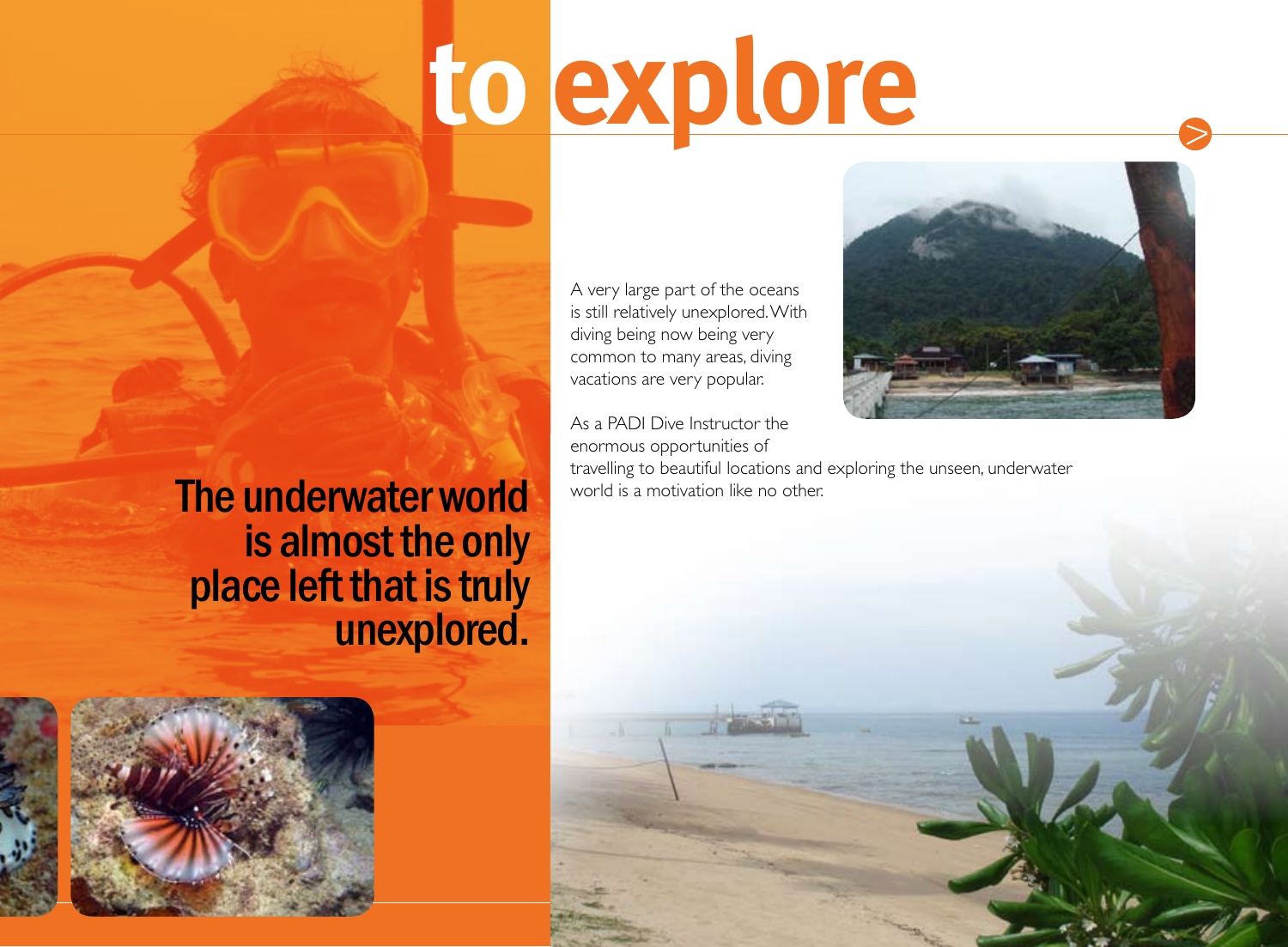#### THE BEST DIVE JOB IN THE WORL W O R L D W I D E G O M P E T I T I O N 2 0 1 2

# to de

### friendships without

Every time you go on a dive trip, as with every group activity, you meet other like minded individuals, you bond with them and form strong friendships. Diving is a worldwide activity and you meet people from all over who travel to dive locations. In addition to the diving, the people and the cultures is the attraction.





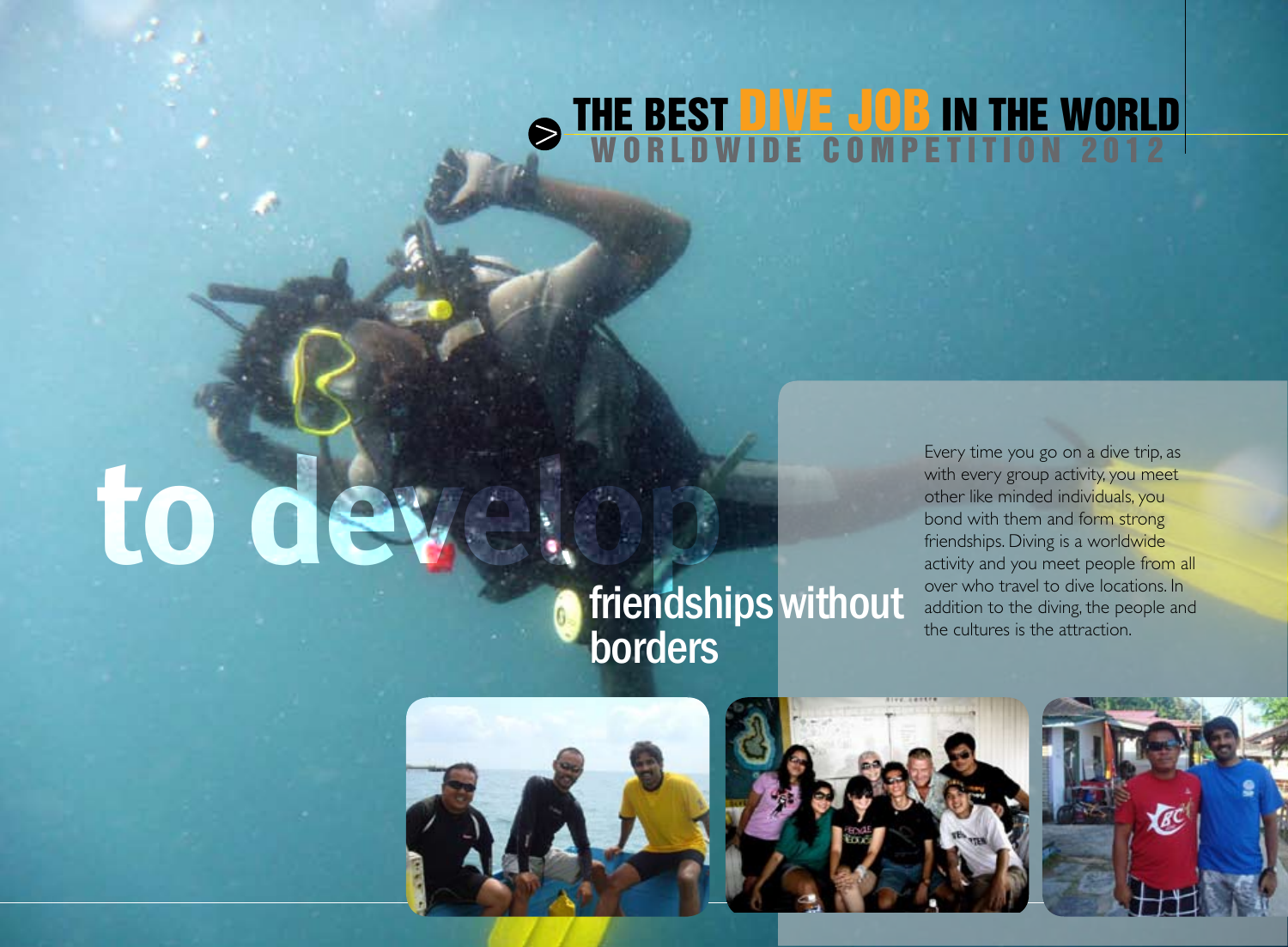### **to enrich**

### meet people. go places. do things.

For me, diving has helped to form lasting friendships that has extended into my professional career as well. Becoming a PADI Dive Instructor will give me the opportunity to grow and develop not only my relationships as dive buddies, but also extend into them into more areas of both my professional and personal life.

Thank you, Blue Season Bali for having this competition and giving me an opportunity to make my dream come true.

**Ranjit Joseph** PADI Divemaster\*



*\* I completed the PADI Divemaster course in September 2011, Tioman Island, Malaysia. Application made and awaiting my license number.*